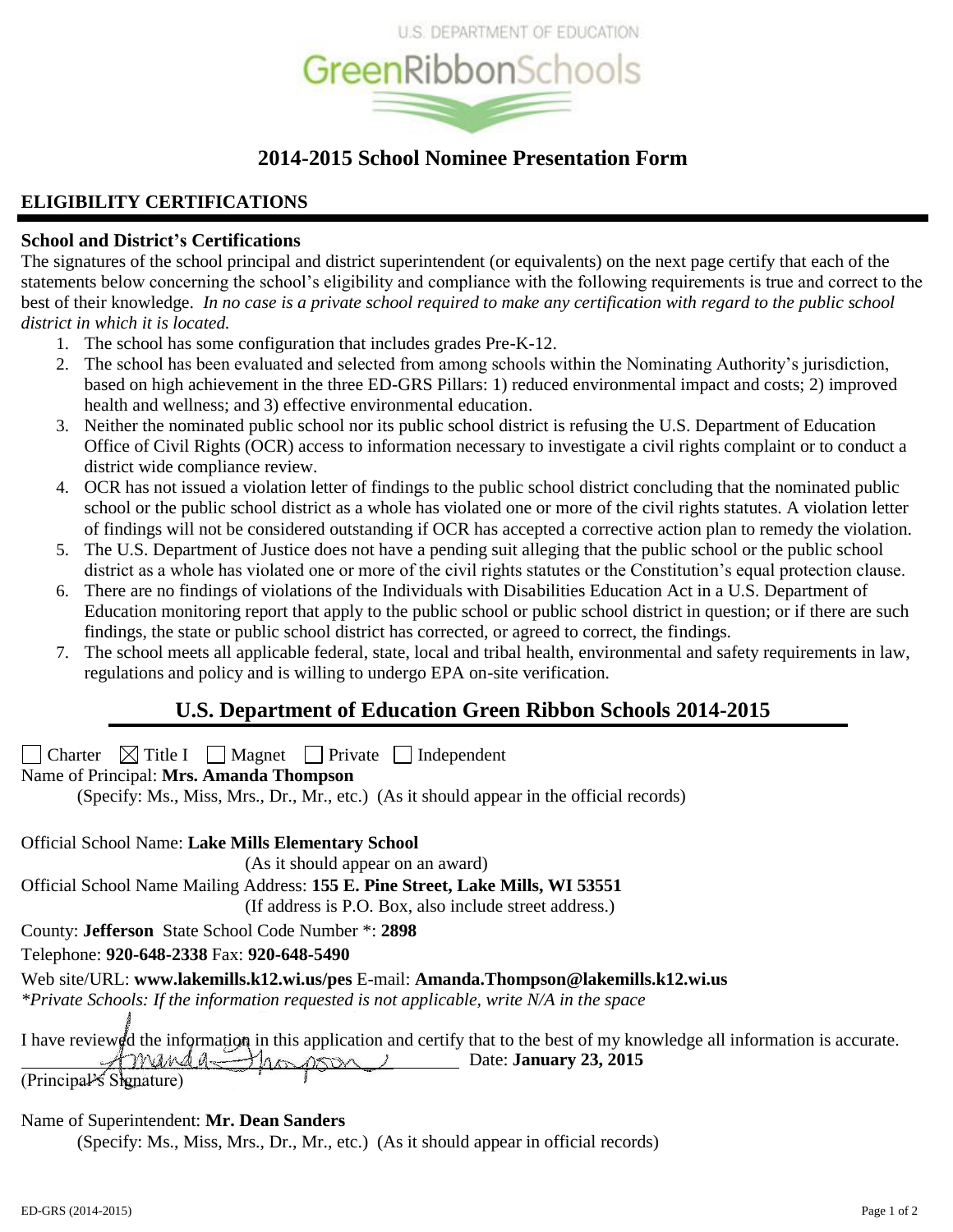

## District Name: **Lake Mills School District**

I have reviewed the information in this application and certify that to the best of my knowledge all information is accurate. <u>Date: January 23, 2015</u> (Superintendent's Signature)

## **Nominating Authority's Certifications**

The signature by the Nominating Authority on this page certifies that each of the statements below concerning the school's eligibility and compliance with the following requirements is true and correct to the best of the Authority's knowledge.

- 1. The school has some configuration that includes grades Pre-K-12.
- 2. The school is one of those overseen by the Nominating Authority which is highest achieving in the three ED-GRS Pillars: 1) reduced environmental impact and costs; 2) improved health and wellness; and 3) effective environmental and sustainability education.
- 3. The school meets all applicable federal civil rights and federal, state, local and tribal health, environmental and safety requirements in law, regulations and policy and is willing to undergo EPA on-site verification.

## Name of Nominating Agency: **Wisconsin Department of Public Instruction**

## Name of Nominating Authority: **State Superintendent Tony Evers, PhD**

(Specify: Ms., Miss, Mrs., Dr., Mr., Other)

I have reviewed the information in this application and certify to the best of my knowledge that the school meets the provisions above.

\_\_\_\_\_\_\_\_\_\_\_\_\_\_\_ Date: **January 26, 2015**

## (Nominating Authority's Signature)

## **SUMMARY AND DOCUMENTATION OF NOMINEE'S ACHIEVEMENTS**

Provide a coherent "snapshot" that describes how your school is representative of your jurisdiction's highest achieving green school efforts. Summarize your strengths and accomplishments in all three Pillars and nine Elements. Then, include documentation and concrete examples for work in every Pillar and Element.

## **SUBMISSION**

The nomination package, including the signed certifications and documentation of evaluation in the three Pillars should be converted to a PDF file and emailed to [green.ribbon.schools@ed.gov](mailto:green.ribbon.schools@ed.gov) according to the instructions in the Nominee Submission Procedure.

> OMB Control Number: 1860-0509 Expiration Date: February 28, 2015

## **Public Burden Statement**

According to the Paperwork Reduction Act of 1995, no persons are required to respond to a collection of information unless such collection displays a valid OMB control number. The valid OMB control number for this information collection is 1860-0509. Public reporting burden for this collection of information is estimated to average 37 hours per response, including time for reviewing instructions, searching existing data sources, gathering and maintaining the data needed, and completing and reviewing the collection of information. The obligation to respond to this collection is required to obtain or retain benefit P.L. 107-110, Sec. 501, Innovative Programs and Parental Choice Provisions. Send comments regarding the burden estimate or any other aspect of this collection of information, including suggestions for reducing this burden, to the U.S. Department of Education, 400 Maryland Ave., SW, Washington, DC 20202-4536 or email ICDocketMgr@ed.gov and reference the OMB Control Number 1860-0509. Note: Please do not return the completed ED-Green Ribbon Schools application to this address.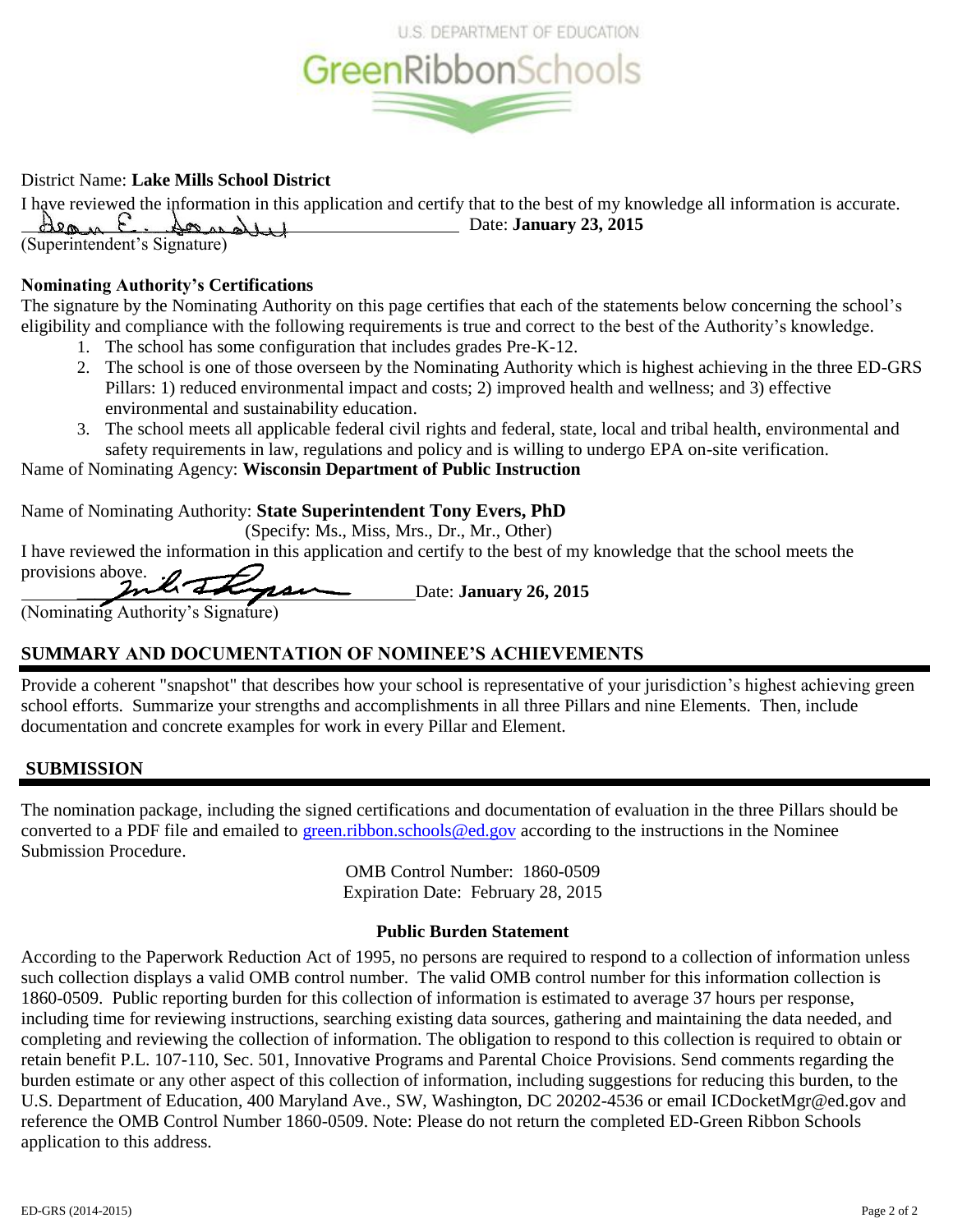

#### **U.S. Department of Education Green Ribbon Schools Summary of Achievements** *for* **Lake Mills Elementary School**

This school year, more than 600 students in kindergarten through grade 4 attending the rural Lake Mills Elementary School (LMES) walked through the doors of a newly constructed green and healthy building, and the only K-12 school to pilot the LEED v4 Beta program. While LEED recognizes "facility" achievement similar, the school has also established benchmarks green behaviors, policies & healthy measures from an operation & maintenance perspective, encouraging Lake Mills Area School District to implement additional measures to further create a healthy, high-performance, & safe twenty-first century learning environment. From facility to health and wellness initiatives to environmental education, Lake Mills Elementary School has gone above and beyond to provide a green and healthy environment for their staff and students.

## **Pillar I: Reduced Environmental Impact**

Lake Mills Area School District's sustainable journey began in 2008 with the renovation and expansion of their middle school, also certified Platinum LEED, Energy Star, and Wisconsin Green & Healthy School. The success of this first project supported the continuation of LMASD's sustainability journey with their newly constructed Elementary School. The school building, oriented east-west to maximize daylight harvesting and passive heating in the winter, features renewable energy technologies including photovoltaic, solar thermal, and geothermal. In addition, the school is equipped with LED lighting with automatic dimming, occupancy and daylighting sensors, and Energy Star appliances. The design team anticipates this new school receiving Platinum level in the new LEED v4 program as well as an Energy Star score of 82.

The school has planned landscaping with all native or adaptive vegetation to avoid irrigating. Bioswales allow 100% of the school"s stormwater to re-infiltrate onsite. The school reserves 5% of the parking stalls for carpool parking and hybrid/low-emitting vehicles. Alternative transportation is further encouraged by offering bike racks and a shower facility.

## **Pillar II: Improved Health & Wellness**

Health and wellness initiatives go hand-in-hand with environmental sustainability initiatives at LMES. To help the indoor environmental quality remain high, LMES provided a Green Classroom Professional (GCP) in-service training as a part of the 2013 "Green Apple Day of Service." As a result, they are the first world-wide to have 100 percent of their staff certified as GCPs, demonstrating they have the knowledge to identify what supports or impedes healthy, resource efficient and environmentally sustainable learning spaces, enabling them to recognize, adopt, and implement practices that keep themselves and their students focused, alert and ready to learn. After completing the course and exam, the staff is now able to support the health of school occupants and provide the best physical indoor environment possible to support academic performance, which decreases absenteeism due to environmental factors, supports environmentally responsible practices by saving energy and water, and fosters an appreciation among future generations for environmentally sustainable practices.

In addition, alternative transportation initiatives include supporting "active transportation" such as semi-annual bike/walk to school days. In the lunchroom, students are offered salad bar and fresh fruits and vegetables daily. The school's design indoor air quality program is consistent with EPA's IAQ Tools for Schools guidelines. Care was taken in the selection of new furniture to ensure low-vocs to maintain good air quality.

### **Pillar III: Effective Environmental and Sustainability Education**

LMASD understands the importance of environmental education and how it directly connects to and supports their mission, "…inspires our students to be responsible citizens with integrity." To aid in the staff"s understanding of their new green school, teams from the architectural firm, EUA, and the construction company, Miron, presented basic green building concepts, who USGBC/GBCI are, what LEED for Schools is, and what all of the "green"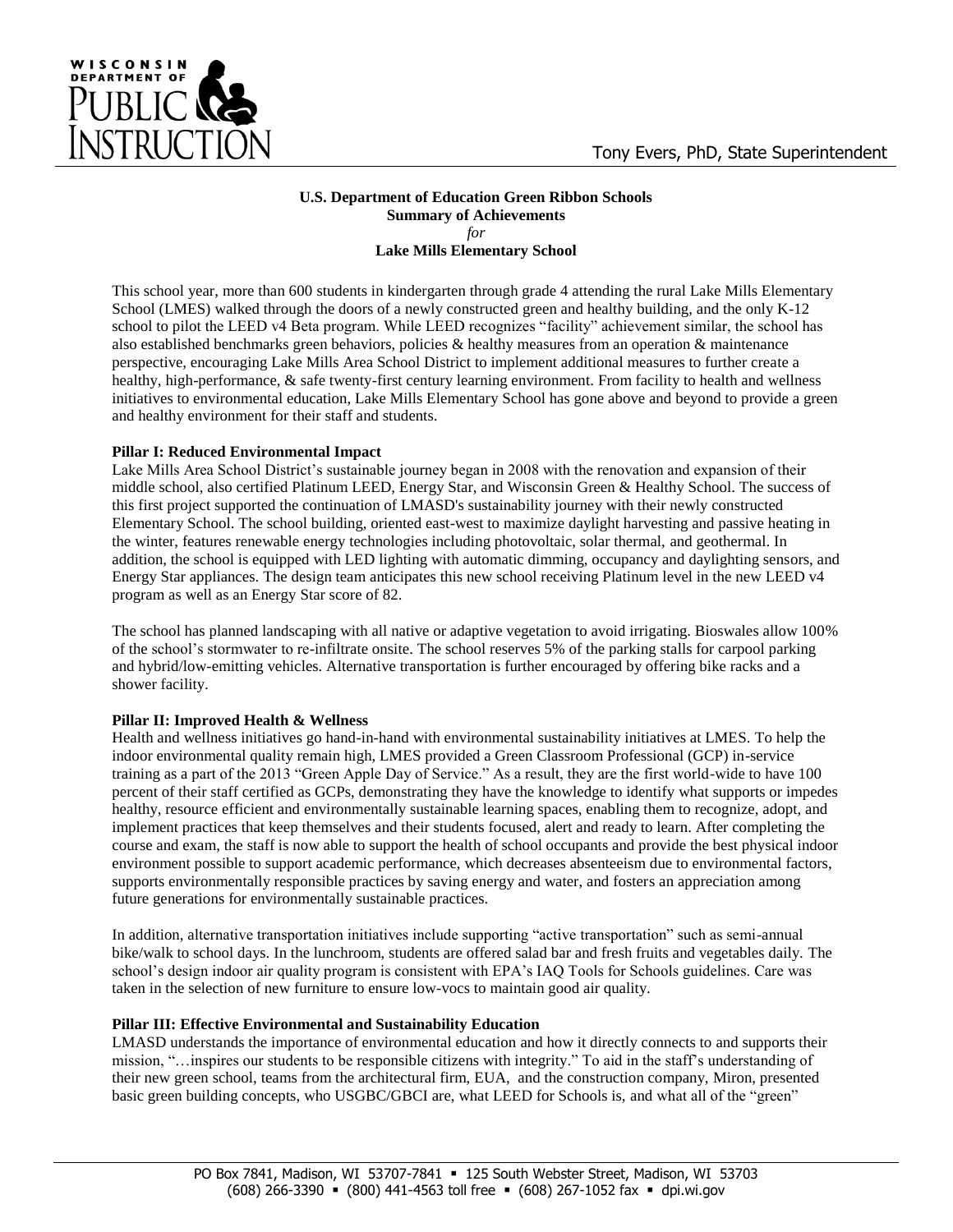features, systems, equipment & finishes are in the new school. Amanda Thompson, and the "Green Team" of staff representing each K-4 grade level, focused on how sustainability could be further incorporated into the daily operations of the classrooms & how they could integrate environmental education into their classroom curriculum. The Green Team worked with experts to take portions of Wisconsin's forestry (LEAF) and energy (KEEP) programs and use the sustainable features of the school to design and integrate 10 hours of environmental education curriculum per year, per full-time student, that explores the relationship between human ecology, natural ecology  $\&$ the building.

The physical building of LMES is a phenomenal environmental education resource. A web-based Eco-Screen has been incorporated into the facility enabling teachers to access the Eco-Screen from their classroom smart boards as well as from a kiosk located in the Commons. The Eco-Screen utilizes real-time energy & water usage data along with real-time renewable energy production data from the 10kW PV system and the solar thermal hot water system, and provides explanations of how the systems work, links to resources, lesson plans, and activities. A wholebuilding "eco-tour" has been created to physically demonstrate how specific building features have included flexibility, safety, security, and sustainability to promote twenty-first century learning. The features are identified via the LEED category symbols and QR codes. Thru the use of mobile devices, the QR codes play videos explaining how the energy-related features of the facility work. It is hopeful that eventually the 4th grade students will be able to provide tours of the school  $&$  will be able to share their personal experiences of being in a high-performance, healthy twenty-first century learning environment.

#### **Cross-Cutting Questions**

LMES is recognized as a "Sugar Maple" School through Green & Healthy Schools Wisconsin. In addition, they are a nationally certified PLT *GreenSchool!* To extend learning into the community and beyond the school currently offers tours one day per month. To educate the public, the LEED scorecard & Project Profile have been created to identify the LEED award level and credits earned, and to share the project background, sustainable strategies and results. There is also a ["New Building Update"](http://www.lakemills.k12.wi.us/pes/new_building_update.cfm) on LMES's website. Focusing on the journey, the process, the costs, & LEED, thousands of people have toured the school, many presentations/tours have been given, educational sessions at national conferences have been well-attended, including: WGBA"s SE2 Conference in Milwaukee (10/04/13), USGBC"s Greenbuild Conference in Boston (10/22/13), the National Green Schools Conference in Sacramento (03/08/14), Greening of the Heartland in Chicago (09/30/14), USGBC"s Greenbuild Conference in New Orleans (10/22/14), & the Midwest Facilities Conference (11/03/14). LMES has also hosted several events, including the Dedication & LEED v4 Beta Program Celebration (10/10/14).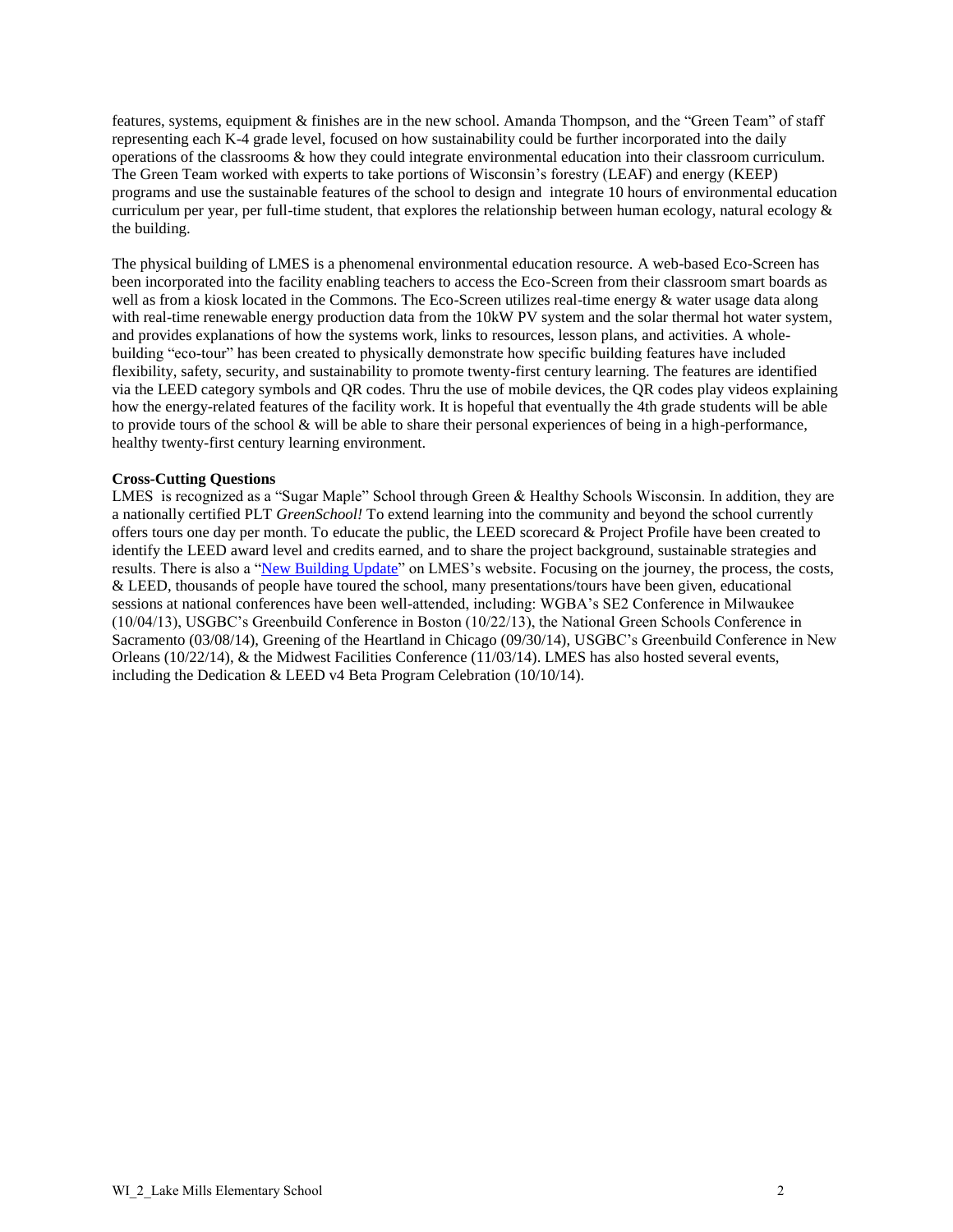#### **Scoring and Highlights**:

The complete state application is too long to include in this nomination submission, so the applicant's information has been summarized in the following pages, aligned with the pillars and elements. Each application was ranked by teams of external reviewers and internal reviewers, each with different areas of expertise, using a common ranking tool. In addition, the slate of nominees was forwarded to related state and federal agencies to ensure there were no compliance or regulatory issues.

Lake Mills Elementary School serves 634 students and has 72 staff. There are 3 total buildings in the district (elementary, middle, and high school).

The summary of the nominee's achievements as reported in their application is presented in each pillar and element below. The focus area is in reference to Wisconsin's application structure.

### **Pillar I: Reduced Environmental Impact**

**Element 1A: reduced or eliminated green house gas (GHG) emissions** 

#### Focus Area: Energy

The school worked with Focus on Energy to complete an audit in September 2014. The school received over \$125,000 in incentives from Focus on Energy. Sustainable Engineering Group completed completed the energy model and final building commissioning for energy-related systems and the building envelope in November 2014. The USGBC has confirmed 71 points have been earned in the LEED for Schools v4 Beta Program; the team is still in the process of submitting another 15 points.

The new building was substantially completed for the start of the 2014-2015 school year. While the project is eligible to earn ENERGY STAR certification (as indicated by the energy model which predicts the ENERGY STAR score to be 82 and is estimated to be 50% more energy cost efficient than a code-compliant school), the facility must be operational for 1 year. The data is being collected and the team will apply for ENERGY STAR certification in the fall of 2015, as soon as the project is eligible.

LMES has an energy and water efficient product purchasing and procurement policy in place. School has developed an Energy Policy Plan that was finalized on 11/17/14; the project team and District has been working on this since 2012.

LMES is the only K-12 school that piloted USGBC's LEED v4 Beta program, which significantly raises the sustainability bar. It has achieved credit for the MR credits (EPDs, Sourcing of Raw Materials, and Material Ingredients).

The school utilizes daylighting and generates 1.83% by cost of its total energy use using renewable technologies:

- $\checkmark$  Photovoltaic (PV)/Solar Electric
	- o Project includes a 10 kW roof mounted PV system and a 7.3 kW (2 therms) 4-panel SHW roof mounted system..
- $\checkmark$  Solar Thermal (air/water)
- $\checkmark$  Geothermal

LMES has maximized their FOE incentives at \$100,000 and has received an additional \$25K+ for renewable energy systems and other energy-efficiency measures from LML&W & FOE.

- $\checkmark$  Switched to energy efficient lighting. Comments: LED light fixtures w/ automatic dimming. Complies with SSc6 Light Pollution Reduction, contributes to EAc2 Optimize Energy Performance, EQc6 - Interior Lighting and is currently measuring daylight
- $\checkmark$  Installed occupancy and daylight sensors.
- $\checkmark$  All appliances, including water coolers and ice machines are ENERGY STAR certified. No other vending machines are installed in school
- $\checkmark$  Upgraded to a more energy efficient HVAC system. Optional Comments: The geothermal heating and cooling system, energy recovery units, building envelope, lighting systems, 10 kW PV system, and solar thermal hot water contribute the entire facility being 50% more energy cost efficient than a code-compliant building.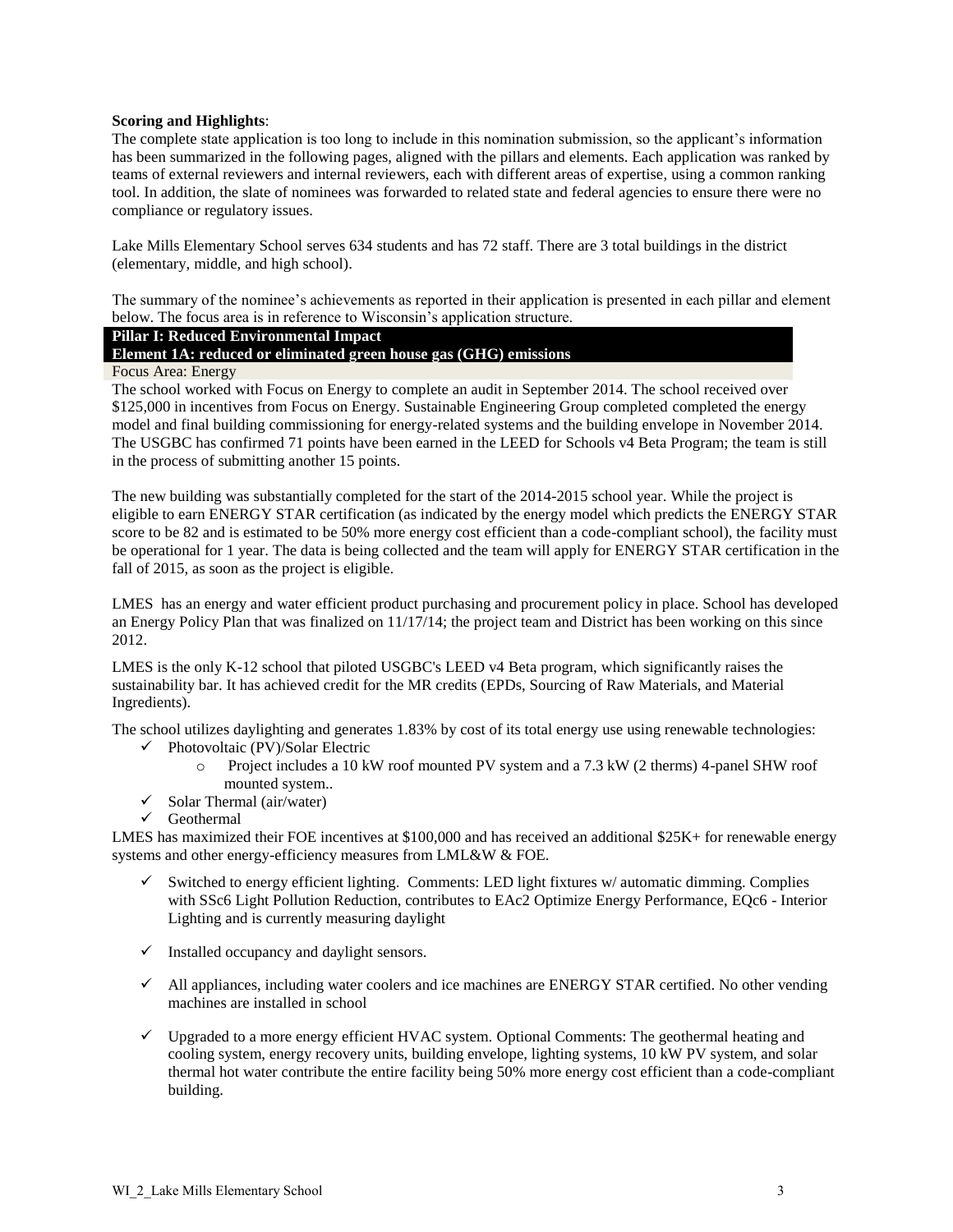$\checkmark$  Other: The kitchen equipment  $\&$  residential washer and dryer are ENERGY STAR compliant and are water efficient as well.

Additional progress towards energy conservation and/or efficiency of the school facilities:

Programmatic & operational, practicality, cost (first & life cycle), orientation, massing, roof color  $\&$ envelope attributes were calculated and/or modeled. Orientation is east-west which is ideal for daylight harvesting & passive heating during the winter. Optimal insulation levels were installed to minimize infiltration. Optimal window to wall ratio is  $35\%$ . Windows are thermally broken & the design avoids thermal bridging. Different glazing types were specifically located to maximize energy efficiency & daylighting  $\&$  minimize heat gain  $\&$  glare. A clerestory is installed the entire length of the 2nd floor to enhance daylighting. Interior finish & furniture colors & reflectance values were considered for lighting quality  $\&$  promote daylighting. Dimmable LED fixtures  $\&$  daylight sensors are in the perimeter zone to further increase energy efficiency. Occupancy sensors reduce lighting levels & control the HVAC system when the spaces are unoccupied. ENERGY STAR laundry & kitchen equipment further reduce energy consumption. 50% of outlets are occupancy controlled to reduce plug load. Lighting, HVAC, & plug loads are on separate panels & are individually monitored.

The school has implemented behavioral changes to reduce energy consumption in the following ways: All LMES staff have earned the Green Classroom Professional Certification (GCP) in 09/28/2013. As GCPs the staff has learned how to integrate sustainability into the daily operations of the classroom & has integrated 10 hours of EE into their curriculum to explore the relationship between human ecology, natural ecology & the building features. A web-based Eco-Screen is accessible from all classroom smartboards that shows real-time energy, renewable energy & water data. It has web-based resources, explanations of how the systems work, lesson plans, activities, & links the teachers can use for EE purpose. It enables staff to combine the EE lesson plans and activities to explore the relationship between human ecology, natural ecology & the building. The entire learning environment offers many visual clues that remind staff  $\&$ students to be environmentally conscious & act in a responsible way to demonstrate sustainable stewardship. Through their EE-based curriculum students learn basic EE concepts & explore the relationship between human ecology, natural ecology & the building features. Their library contains an entire section dedicated to being green. The Facility Management Team has hands-on working knowledge of the energy-related & controls systems. They monitor energy use.

Professional development is offered to staff in regarding energy and/or energy education:

The design/build team presented basic green building concepts, who USGBC/GBCI are, what LEED is about, what LEED for Schools is about, and what all of the "green" features, systems, equipment and finishes that were incorporated into the new LMES to the "Green Team" of staff, which represented each grade level (K-4). During an in-service training in the 2013-2014 school year, the entire staff was presented with an overview of the Green Classroom Professional Certification Program, took the 2-hour online training and successfully passed their tests. LMES is the first school in the world to have 100% of their staff credentialed as Green Classroom Professionals. This event was documented as Lake Mill"s "Green Apple Day of Service". Afterwards, meetings were held to discuss how sustainability could be incorporated into the daily operations of the classroom and how 10 hours of EE could be integrated into their curriculum that would explore the relationship between human ecology, natural ecology and the building features. On 06/18/14, 3 WAEE staff spent a day the "Green Team" learning about the sustainable building & site features & integrating specific EE learning opportunities into each of their respective grade levels" curriculum.

#### Additional progress made towards energy education:

LMES has been preparing to move into their new high-performance, healthy, twenty-first century learning environment since 2012. They have several events including: Earth Day presentations, contests, dedication events, and students have created videos about "going green". The design/build team has spent countless hours with the staff teaching them about sustainability and has donated many resources to LMES to aid the teachers in easily implanting EE into their curriculum, including creating resources that the staff requested that was not available. Since 2008, the Design/build team also spent countless hours with the Facilities Management staff teaching them about how to manage and control their energy use and how to properly operate and maintain their high-performance and renewable energy systems at both the Middle  $\&$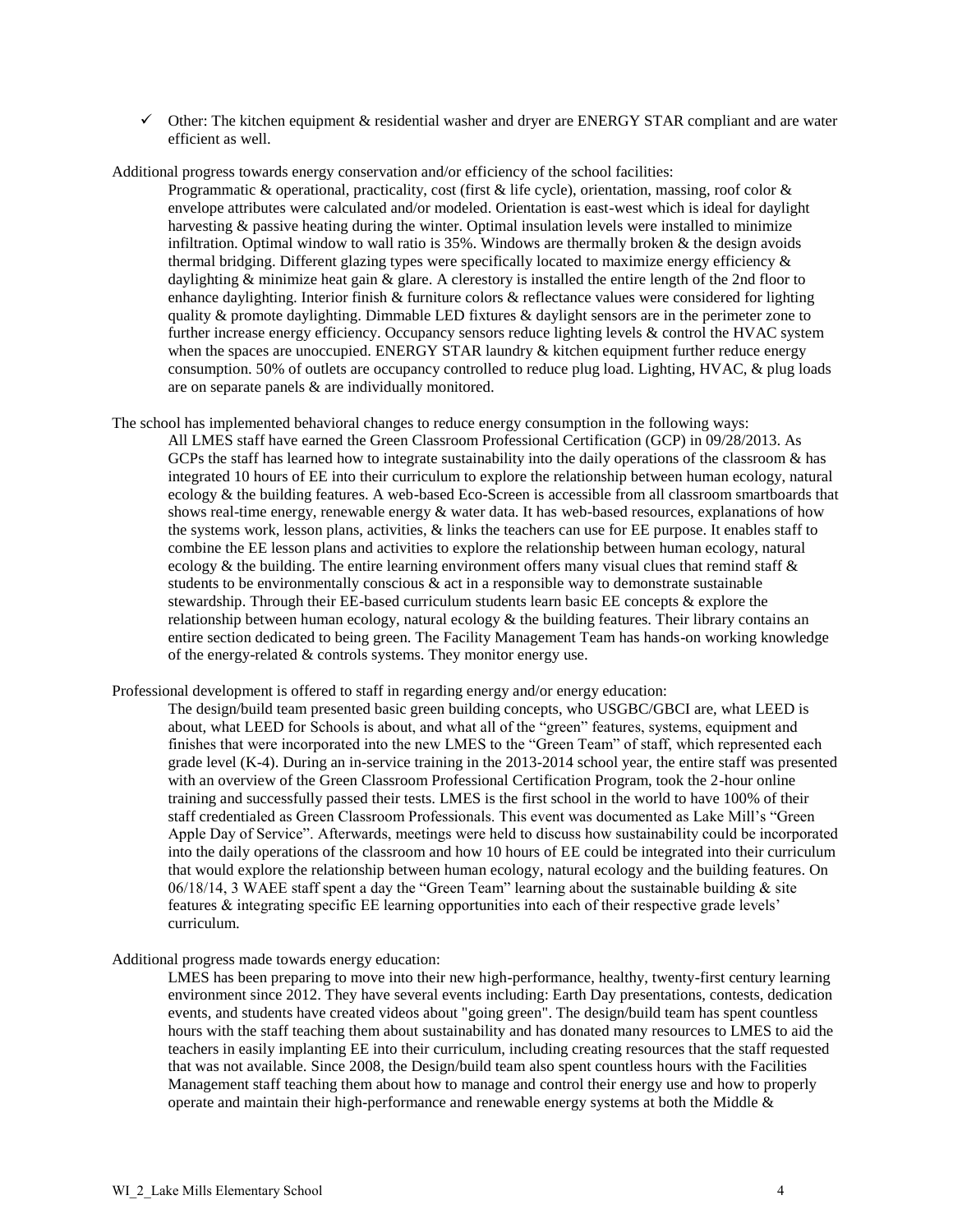Elementary School. The local utility and FOE staff has also been involved. Middle School students held a 3-day Earth Day fair for the community thanking them for their support and taught them about the sustainable building features of their new Middle School. Open house has been held at the Elementary School.

#### **Element 1B: Improved water quality, efficiency, and conservation**

### Focus Area: Water

The school"s drinking water comes from a municipal source. The school uses the following practices to increase water efficiency and ensure quality:

- $\checkmark$  Our school uses alternative water sources other than potable municipal or well water (ie. grey water, rainwater) for irrigation. LMES has rainbarrels to collect rainwater which is used to manually water native/adaptive plants.
- $\checkmark$  Our school's landscaping is water-efficient and/or regionally appropriate. 129,920 sf of restored native/adaptive vegetation. Lanscaping was specifically designed with native/adapative vegetation to avoid an irrigation system.
- $\checkmark$  Our school has reduced storm water runoff and/or reduced impermeable surfaces. LMES site was tested and designed to contain 100% of the stormwater onsite via bioswales. Stormwater is infiltrated on site.
- $\checkmark$  Taps, faucets, and fountains at our school are cleaned at least twice annually to reduce contamination and screens and aerators are cleaned at least annually to remove particulate lead deposits. Cleaned quarterly.
- $\checkmark$  Our school has a program to control lead in drinking water (including voluntary testing and implementation of measures to reduce lead exposure). Students are not allowed to dispose of lead. Science teachers dispose of it properly according to Flinn Scientific instructions. Lake Mills Light & Water does water testing. They test LMASD's water for bacteria once a month in each school. They also test their own wells for lead and copper throughout the year.
- $\checkmark$  Our school has a medication disposal policy that helps ensure water quality. Both prescription and nonprescription medications that are unwated, expired, left over, etc. are disposed of at the City of Lake Mills Police Dept.'s medication take-back program.

Additional progress the school has made towards improving water quality, efficiency, and conservation:

Indoor Water: LMES has low-flow flush and flow fixtures (toilets, urinals, lavatories, hand wash sinks, classroom sinks, etc.), which is expected to save 320,497 gallons annually. This is a 35.15% water savings compared to the standards set forth in the International Plumbing Code, which is more stringent than U.S. (EPACT) standards.

Process & Appliance Water: The closed-loop geothermal system consumes no water on an annual basis, where as an open-loop system consumes 72 million gal/year and a water-cooled chiller consumes 36,000 gal/year. The residential washing machine and kitchen equipment (dishwasher, food steamer, combination oven, pre-rinse spray valve, & ice machine) are ENERGY STAR certified, which not only means they are energy-efficient, but also consume much less water than the industry standards.

Students and staff identified and implemented water conservation and increased water quality in the following ways: As GCPs the staff has learned how to integrate sustainability into the daily operations of the classroom  $\&$ has integrated 10 hours of EE into their curriculum to explore the relationship between human ecology, natural ecology & the building features. A web-based Eco-Screen is accessible from all classroom smartboards that shows real-time water consumption data. It has web-based resources, explanations of how the systems work, lesson plans, activities, & links the teachers can use for EE purpose. It enables staff to combine the EE lesson plans and activities to explore the relationship between human ecology, natural ecology & the building. The entire learning environment offers many visual clues that remind staff  $\&$ students to be environmentally conscious  $\&$  act in a responsible way to demonstrate sustainable stewardship & reduce water consumption. Through their EE-based curriculum students learn basic EE concepts & learn about water use reduction. The Facility Management Team has hands-on working knowledge of the indoor plumbing & process systems, rain barrel, solar thermal hot water system. They monitor water use.

Professional development offered to staff regarding water education:

Basic green building concepts were presented to the Green Team, including the various "water" consuming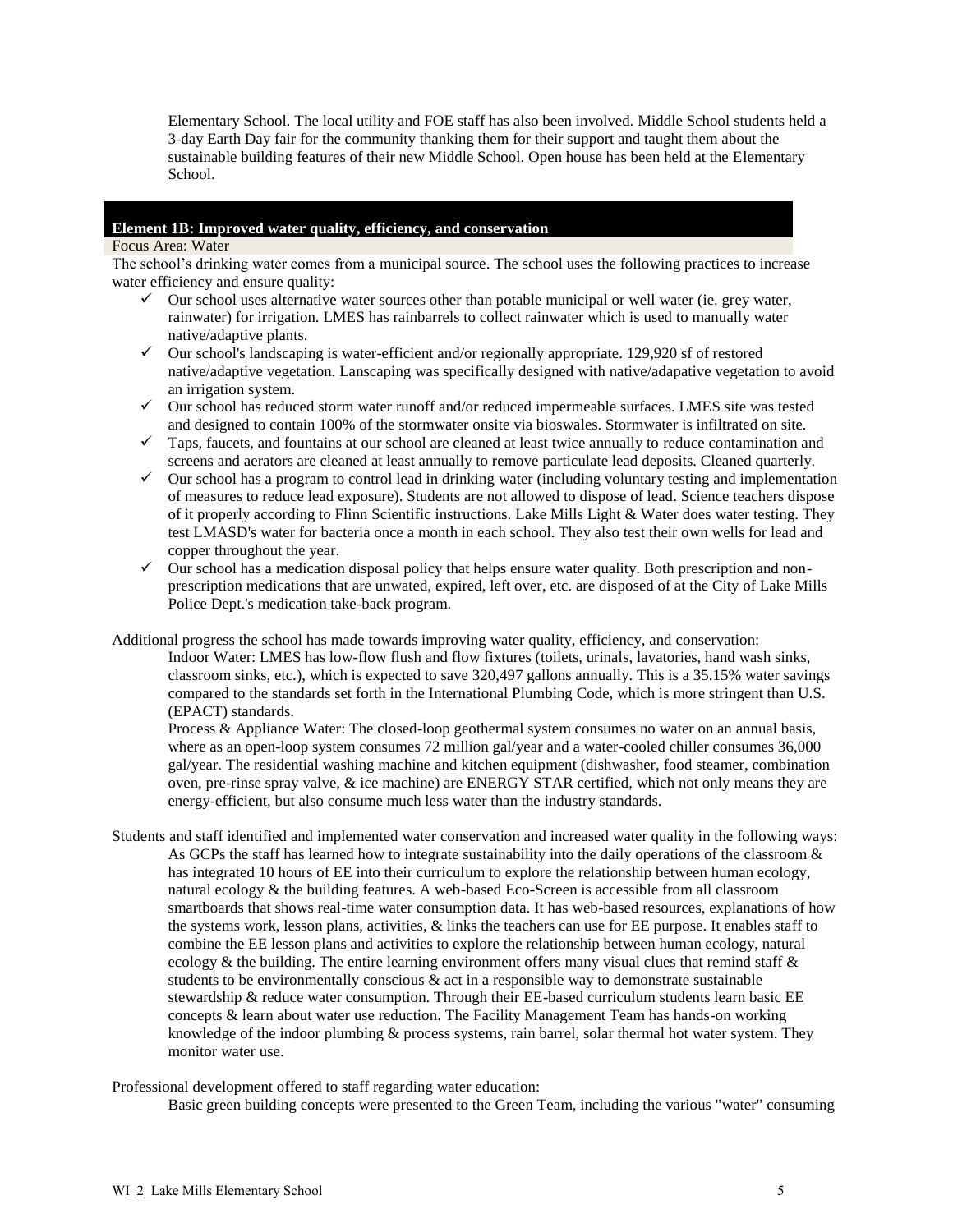equipment and systems that were incorporated into the new LMES. During an in-service training in the 2013-2014 school year, the entire staff was presented with an overview of the Green Classroom Professional Certification Program, took the 2-hour online training and successfully passed their tests. LMES is the first school in the world to have 100% of their staff credentialed as Green Classroom Professionals. This event was documented as Lake Mill"s "Green Apple Day of Service". Afterwards, meetings were held to discuss how sustainability could be incorporated into the daily operations of the classroom and how 10 hours of EE could be integrated into their curriculum that would explore the relationship between human ecology, natural ecology and the building features. On 06/18/14, 3 WAEE staff spent a day the "Green Team" learning about the sustainable building  $\&$  site features  $\&$  integrating specific EE learning opportunities into each of their respective grade levels' curriculum.

"Additional progress your school has made towards water education:

LMES has been preparing to move into their new high-performance, healthy, twenty-first century learning environment since 2012. They have several events including: Earth Day presentations, contests, dedication events, and students have created videos about "going green". The design/build team has spent countless hours with the staff teaching them about sustainability and has donated many resources to LMES to aid the teachers in easily implanting EE into their curriculum, including creating resources that the staff requested that was not available. Since 2008, the Design/build team also spent countless hours with the Facilities Management staff teaching them about how to manage and control their outdoor, indoor & process water consumption at both the Middle & Elementary School. The local utility, Lake Mills Light & Water has also been involved. Middle School students held a 3-day Earth Day fair for the community thanking them for their support and taught them about the sustainable building features of their new Middle School. Open house has been held at the Elementary School.

### **Element 1B: Improved water quality, efficiency, and conservation**

Focus Area: School Site

The school uses the following types of outdoor grounds on or near the school site:

- $\checkmark$  Our school has a habitat garden. Approximate size: 53,062 SF Comments: The Pine St. parking lot across the street from the facility has been restored to native/adaptive vegetation. There is also a native/adaptive green roof.
- $\checkmark$  Our school utilizes a community park. Comments: LMASD runs the City of Lake Mills' Park & Rec Dept. The ball fields that were previously existing were relocated to a nearby park. The community also uses LMES's gym, cafeteria, library and confernce rooms. It is a great example of joint use of facilit
- $\checkmark$  Our school uses the existing site, lawns, parking areas, playgrounds, etc. for outdoor teaching. 58,728 SF Comments: EE curriculum has been developed to explore areas of the site, including the restored native garden, bioswales, native trees, etc.
- $\checkmark$  Our school has integrated natural features into the playground area. 111,790 SF Comments: Dedicated "Educational" outdoor spaces are open and consist of native vegetation and bioswales.
- $\checkmark$  Other: Native/Adaptive Vegetated Roof

It is the intention of LMES to start a community garden, however this is still being negotiated.

Additional progress the school has in place to maintain or improve safe, healthy, and environmentally sound grounds:

65% of the 431,650 sf existing LMES site is dedicated outdoor space to enhance the safety, health and well-being of the staff, students and environment: 27,388 sf of playground, 141,917 sf of athletic/activity open space, & 32,872 sf of open (grass). 36% of the total site is planted with native/adaptive vegetation. There is 56,483 sf of hard surface walking & bicycle paths to encourage physical activity. There are two hard-surface parking lots (north and south side of the school) totaling 56,483 sf. The north lot is for parent drop-off and pick-up and visitor parking. The south lot consists of a separate bus lane and staff parking, & a drive for deliveries. Both north & south parking areas have dedicated 5% of the preferred parking stalls for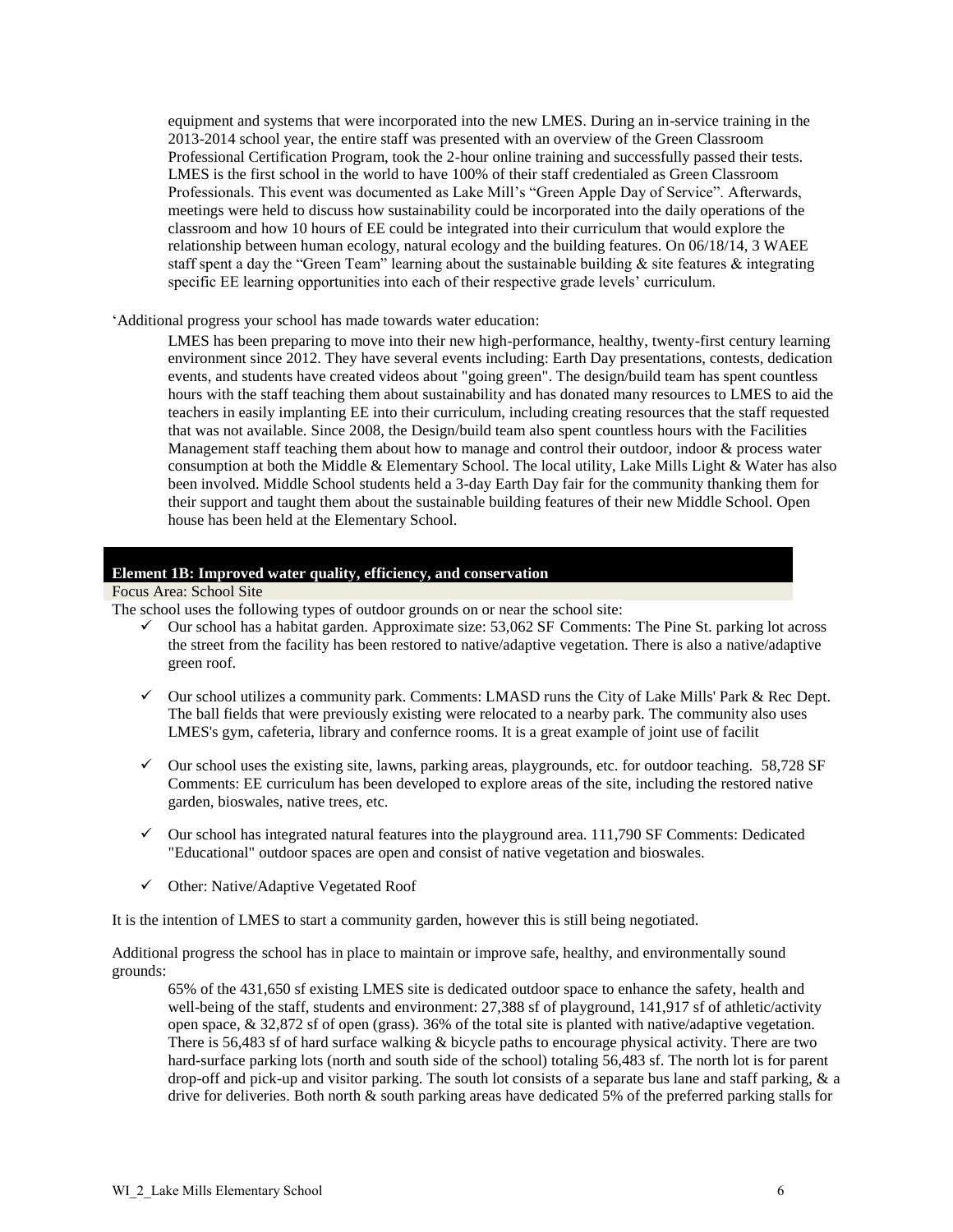carpool parking & hybrid/low-emitting vehicles. Alternative transportation is further encouraged by bike racks and a shower facility. Rainwater is managed by replicating the natural hydrology of the site. Runoff rate control, volume control, & water quality treatment are achieved through an infiltration system that removes the TSS from the runoff. LED full-cut lights reduce light pollution. An ESA ensures no site contamination.

The school encourages educational use of the school grounds, school forests, and outdoor teaching sites in the following ways:

As GCPs the staff has learned how to integrate sustainability into the daily operations of the classroom, which extends to the outdoor classroom (site) & has integrated 10 hours of EE into their curriculum to explore the relationship between human ecology, natural ecology & the building/site features. A web-based Eco-Screen is accessible from all classroom smartboards that has a "green" app to indicate when students should open their operable classroom windows. It is also a good indicator to remind staff to take their class outside. The entire learning environment, which includes the site/outdoors, offers many visual clues that remind staff  $\&$  students to be environmentally conscious  $\&$  act in a responsible way to demonstrate sustainable stewardship. Outdoor educational signage provides info on the bioswales, restored school prairie, geothermal system, vegetated roof, PV system and solar thermal hot water. Through the EE-based curriculum students learn basic EE concepts & learn about the site features as well as the built environment impacts natural ecology  $\&$  enhances the health  $\&$  well-being of the environment.

Professional development offered to staff regarding use of school grounds school forest, and/or outdoor teaching sites in the following ways:

The design/build team presented basic green building concepts, who USGBC/GBCI are, what LEED is about, what LEED for Schools is about, and what all of the "green" features are that was incorporated into the new LMES and the site. Meetings were held to discuss how sustainability could be incorporated into the daily operations of the classroom and how 10 hours of EE could be integrated into their curriculum that would explore the relationship between human ecology, natural ecology and the building features. On 06/18/14, 3 WAEE staff spent a day the "Green Team" learning about the sustainable building & site features & integrating specific EE learning opportunities into each of their respective grade levels" curriculum. This included the LEAF program.

### **Element 1C: Reduced waste production**

#### Focus Area: Recycling & Waste Management

The school"s Green Team conducted a formal waste audit in 2011. The school recycles the following materials:

- $\checkmark$  Paper
- $\checkmark$  Glass
- $\checkmark$  Metals
- $\checkmark$  Plastics
- $\checkmark$  Ink Cartridges
- $\checkmark$  Cell Phones
- $\checkmark$  Batteries
- $\checkmark$  Other: lamps and appliances

Advanced Disposal is the waste hauler for LMASD. Every classroom and core learning space has paper recycling in addition to trash. The cafeteria has a special recycling bin for co-mingles, paper, and garbage in addition to three smaller bins for interchangeable magnets for recycling a variety of items including ink cartridges, small electronics and batteries. Advanced Disposal has been contacted to see if they will work with the District to set up a milk carton recycling program and to help the 4th grade class conduct a waste audit and help them compost cafeteria food waste.

Recycling bins are clearly labeled, always placed next to trash cans, and are in the following locations:

- $\checkmark$  Hallways
- $\checkmark$  Classrooms
- Lunch Room
- $\checkmark$  Staff Lounge
- $\checkmark$  Main office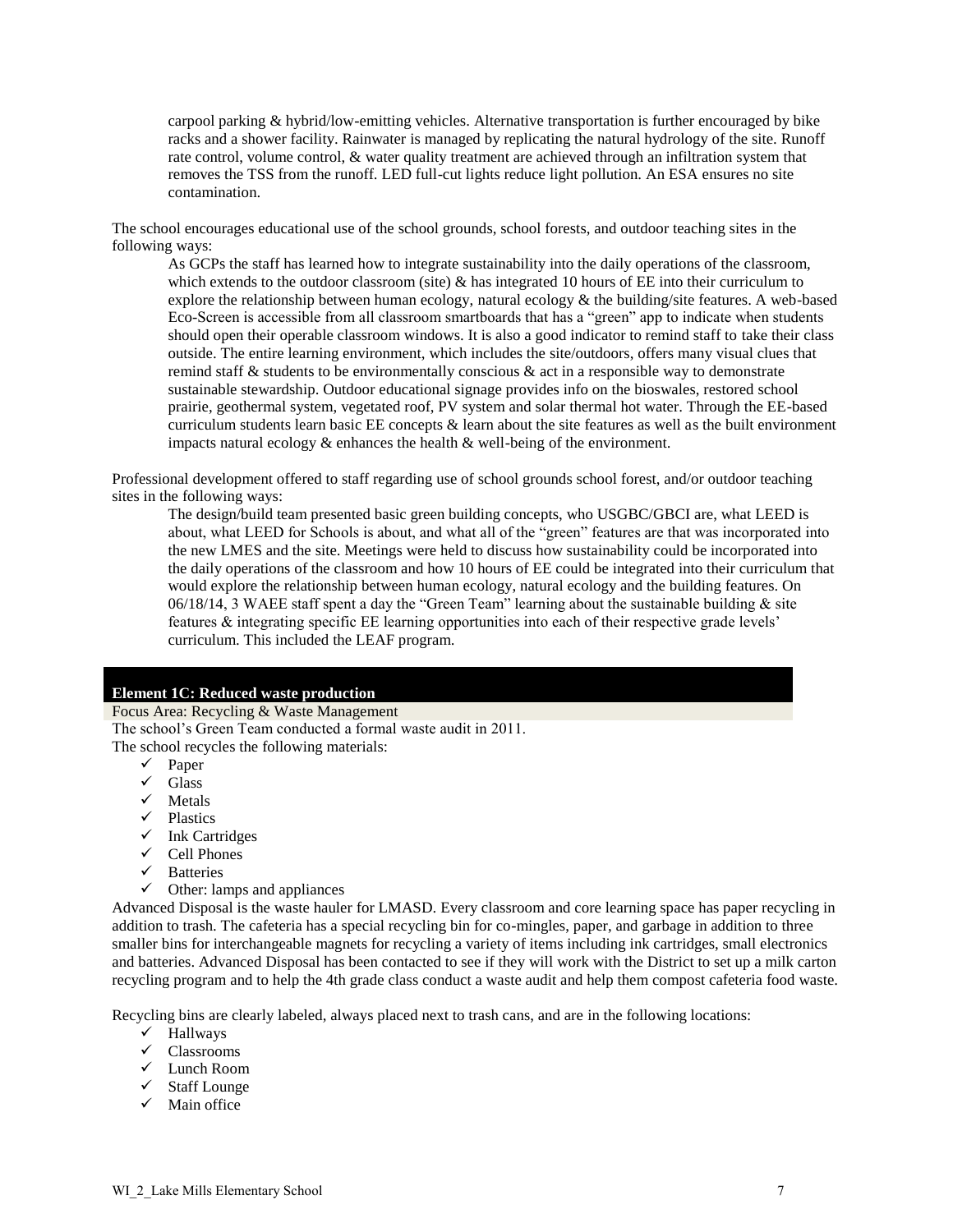$\checkmark$  All classrooms and core learning spaces; all offices.

100% of the school's total office/classroom paper content is post-consumer material, fiber from forests certified as responsibly managed and/or chlorine-free. Earthchoice Colors by Domtar has a 30% Post-Consumer Recycle Content and is SFI certified. The Xerographic Copy Paper is acid-free and has a 30% post-consumer recycle content.

The school does not currently compost onsite but teaches about it in the  $4<sup>th</sup>$  grade curriculum and has plans to complete a demonstration site by the end of this school year. The school composts school landscape waste material: Leaves and grass clippings are taken to the City of Lake Mills Compost. Advanced Disposal has been contacted to assist w/ milk carton recycling, to work with the 4th grade to do a waste audit and to assist them in setting up a composting program for cafeteria food waste.

Our school has a hazardous waste policy for storage, management, and disposal that is actively enforced. All lamps and appliances are recycled thru Helping Hands Recycling LLC. Their website is: [http://helpinghandsrecycling.com/k-12-schools/.](http://helpinghandsrecycling.com/k-12-schools/)

Waste reduction, reuse and recycling behaviors are encouraged in the school in the following ways:

Lake Mills Elementary School has 10 hours of Environmental Education integrated into their curriculum for grades K-4. Each grade level has 4 units; one of them being Waste/Recycling. The teachers have been given the resources that enables them to teach about the 4 R's - reduce, reuse, recycling and rot (compost). The new Elementary School has recycling receptacles throughout the school.

Professional development for staff regarding waste reduction and recycling is offered in the following ways: Advanced Disposal offers to do presentations as well as meet with the facilities management staff of LMASD to provide additional information regarding recycling.

### **Element 1C: Use of alternative transportation**

Focus Area: Transportation

The school offers the following transportation options:

- $\checkmark$  Designated carpool parking stalls. 5% of total parking stalls are designated to carpool parking.
- $\checkmark$  A well-publicized, no idling policy that applies to all vehicles (including school buses). Vehicle loading/unloading areas are at least 25 feet from building air intakes, doors, and windows.
- $\checkmark$  Programs to encourage carpooling. Preferred parking stalls is offered to staff and visitors in both lots.  $\checkmark$  A plan to regularly review bus routing. Bus routing is reviewed on an annual basis and anytime a new student is enrolled.
- A policy pertaining to fuel-efficient fleet vehicle purchasing. Preferred parking is provided to lowemitting and fuel-efficient vehicles.
- $\checkmark$  Bike racks. Comments: Bicycle racks are provided on the north and south side of the school.
- $\checkmark$  LMASD is attempting to establish this w/the WI Safe Routes To School Program

Through conducting a transportation survey, the school found that 45% percent of students ride a bus and another 44% carpool, another 10% walk and 1% bikes to school All of the teachers participated in a survey with their students to ask how many walk, bike, carpool or are bused to school. They reported their findings thru Skyward software, which was tallied. This survey was taken on November 18. The weather and temperature play into the decision to bike and walk to school. It was explained that the numbers fluctuate significantly based on the weather and temperature.

LMES is reducing pollution by promoting alternatives to conventionally fueled automobiles. They have developed and are implementing a plan for every bus serving the school to meet the following emissions standards within 7 years: NOx emissions of 0.50 grams or less per brake horsepower-hour; and particulate matter emissions of 0.01 grams or less per brake horsepower-hour. The emission standards must be met for each bus and not by an average of the entire fleet serving the school. Their plan also requires that 100% of all other (non-bus) vehicles owned or leased to serve the school to be green vehicles. Green vehicles must achieve a minimum green score of 45 on the American Council for an Energy Efficient Economy (ACEEE) annual rating guide.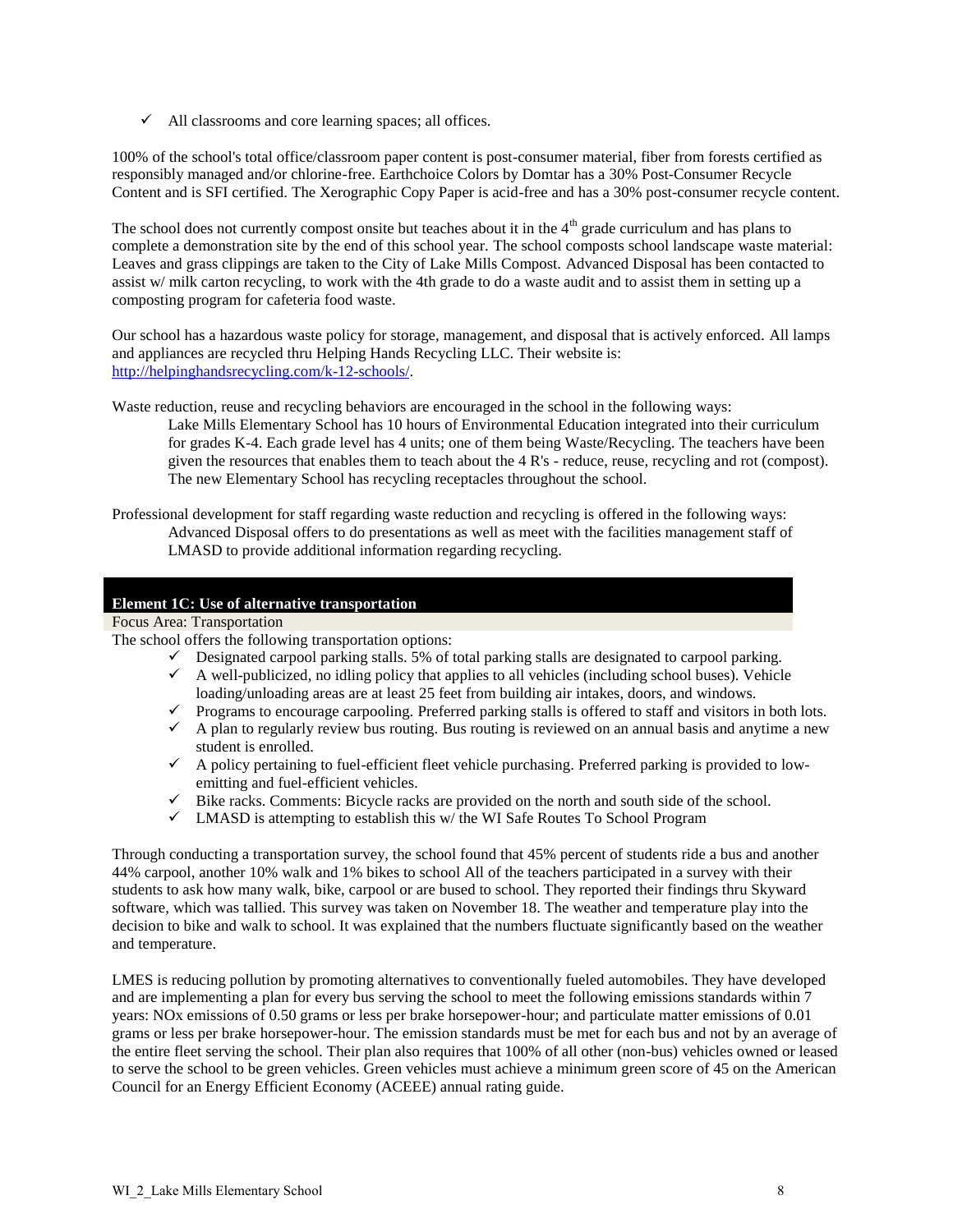LMES offers preferred parking stalls for carpooling and low-emitting/fuel-efficient vehicles. There are also bicycle racks on the north and south sides of the school.

Transportation issues and outdoor air quality are part of the curriculum in some/all grades:

There are 2 bike/walk to school days per year that staff and students are encouraged to bike or walk. There is a lot of discussion around this topic the weeks prior to these two events.

### **Pillar II: Improved Health & Wellness**

#### **Element 2A: Integrated school environmental health program**

Focus Area: Environmental Health

The school has fully complied with the state law prohibiting elemental mercury and has an indoor environmental quality plan.

The school employs the following practices to improve contaminant control and ventilation:

- $\checkmark$  Our school has a comprehensive indoor air quality management program that is consistent with EPA's Indoor Air Quality (IAQ) Tools for Schools.
- $\checkmark$  Our school has taken actions to prevent exposure to asthma triggers such as mold, dust, and pet dander.
- $\checkmark$  Our school has an asthma management program that is consistent with the National Asthma Education and Prevention Program's (NAEPP) Asthma Friendly Schools guidelines.
- $\checkmark$  Our school meets ASHRAE Standard 62.1-2010 (Ventilation for acceptable indoor air quality).
- $\checkmark$  Our school has installed one or more energy recovery ventilation systems to bring in fresh air for use in the HVAC system.
- $\checkmark$  Our school has installed local exhaust systems for major airborne contaminant sources.
- $\checkmark$  Our school has CO alarms that meet the requirements of the National Fire Protection Association code 720. CO2 sensors are installed in the gymnasium and cafeteria.
- $\checkmark$  Our staff visually inspects all our school's structures on a monthly basis to ensure they are free of mold, moisture, and water leakage.
- $\checkmark$  Our school's indoor relative humidity is maintained below 60%.
- $\checkmark$  Our school has moisture resistant materials/protective systems installed (ie. flooring, tub/shower, backing, and piping).
- $\checkmark$  There are no wood structures on school grounds that contain chromate copper arsenate.
- $\checkmark$  Our school prohibits smoking on campus and in public school buses.
- $\checkmark$  Our school has combustion appliances that are annually inspected to ensure they are not releasing Carbon Monoxide. The hot water heater and make-up air unit is combustable (gas).
- $\checkmark$  All of the ground contact classrooms at our school have been tested for radon within the last 24 months. Optional Comments: EMC is the 3rd party source that did the environmental assessment. There is no basement.
- $\checkmark$  Radon tests for our school tested at or below 4 pCi/L OR our school was built with radon resistant construction features and tested to confirm levels below 4 pCi/L.

The school has a chemical management program that includes:

- $\checkmark$  Chemical purchasing policy (low or no-VOC products).
- $\checkmark$  Storage and labeling.
- $\checkmark$  Training and handling.
- $\checkmark$  Hazard communication.
- $\checkmark$  Spills (clean up and disposal).
- $\checkmark$  Selecting third-party certified green cleaning products: in the process of changing over to 100% of all cleaning products are Green Seal certified.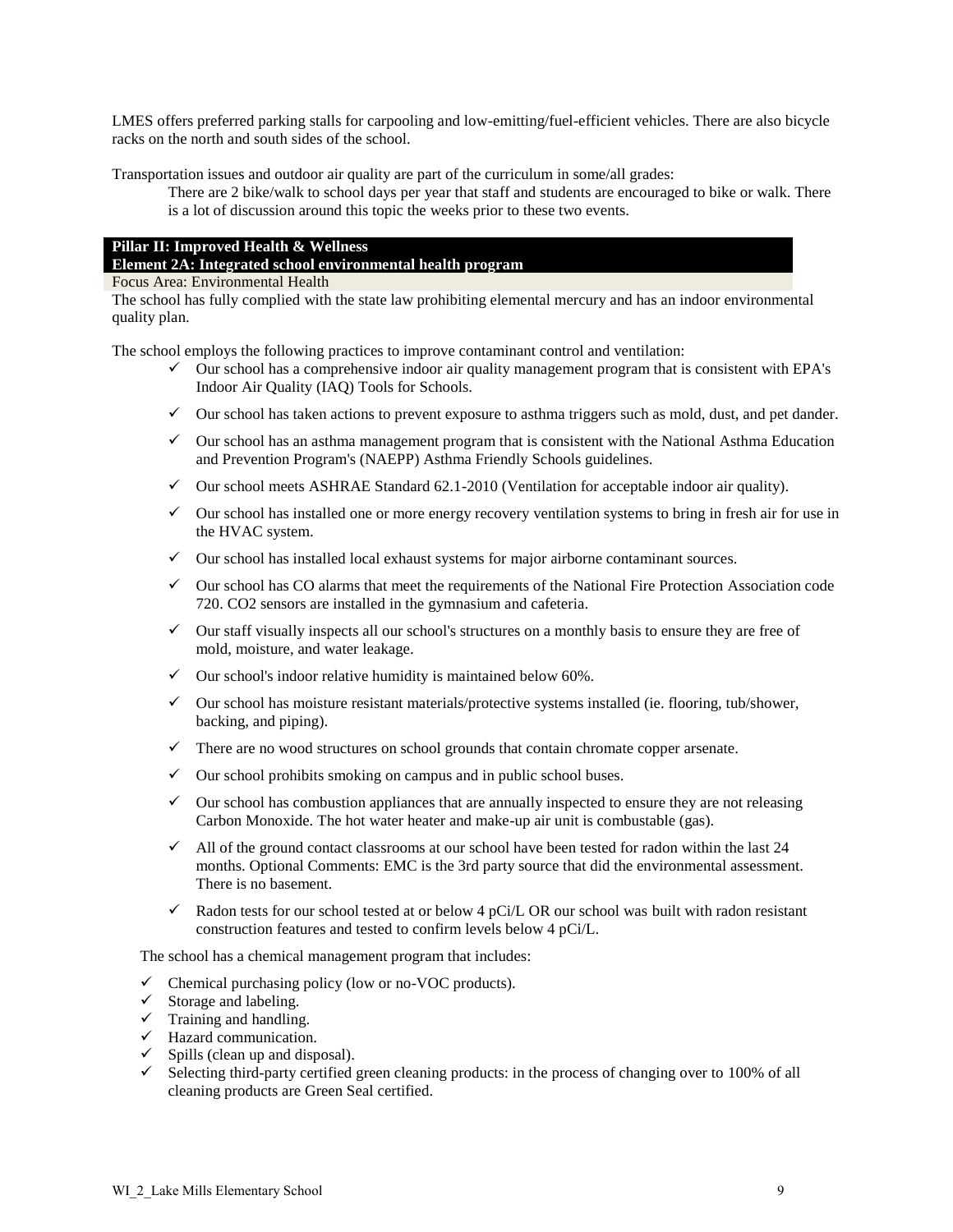The school controls and manages chemicals routinely used in the school to minimize student and staff exposure: Any space that stores, uses or disposes of "chemicals" has wall-to-ceiling partition walls, hard lid ceilings, selfclosing doors, separate exhaust and is negatively pressurized. There are NO chemicals that are used in the classroom setting, including art class, for the Elementary School students.

There is currently not a policy or program for pesticides. LMASD currently contracts out everything inside the school from Ecolab. They strictly ONLY use traps inside the buildings; nothing is sprayed. LMASD contracts Tru Green to fertilize their athletic fields, which are flagged for 72 hours. LMASD is interested in creating a program and policy using the IPM Manual. The school uses the following practices to reduce exposure to pesticides:

- $\checkmark$  No pesticides are used; only fertilizer on the athletic fields in the school district. No chemicals are used inside the buildings; only traps.
- $\checkmark$  Our school contracts with a certified and licensed pesticide applicator: Ecolab
- $\checkmark$  Our school post a notice at the time of pesticide application and for at least 72 hours following application Tru Green applies fertilizer on the athletic fields and flags for 72 hours.

Chemical safety and awareness and mercury information are part of the curriculum in some/all grades: All Science classes address and educate students on safety practices within their classrooms. This includes chemical awareness and safety. Students and staff wear appropriate personal protection equipment when working with chemicals in classrooms.

### **Element 2B: Nutrition & Fitness**

#### Focus Area: Health & Wellness

LMASD has many policies, too numerous to include, that relate to the health and well-being of students that are aimed at protecting the safety and physical, mental and emotional well-being of students.

The school provides the following options to promote nutrition and fitness:

- $\checkmark$  Our school has a salad bar during lunch.
- $\checkmark$  Our school offers fresh fruits and vegetables.
- $\checkmark$  Our school uses whole grain foods.
- $\checkmark$  Our school has restricted access to foods of minimal nutrition value.
- $\checkmark$  Our school has restricted access to beverages of minimal nutrition value.
- $\checkmark$  Our school has an on-site indoor exercise room available to students and staff. LMES has a two-station community gymnasium, as LMASD runs the City's Park & Recreation Dept. The Elementary School does not specifically have an indoor exercise room available for students and staff.
- $\checkmark$  The school is planning a walking trail around the perimeter of the property. They are currently trying to secure funding.

#### The school has a policy for harassment and bullying:

LMASD is committed to providing a secure school climate that is free from threat, harassment & bullying behavior that disrupts a student's ability to learn & the schools ability to educate students in a safe environment. Harassment & bullying including cyber bullying is strictly prohibited at school, on school premises, during school-sponsored activities, on school buses and at bus stops, or through the use of electronic, computer and telecommunications messaging devices. All types of bullying behavior exhibited will be investigated  $\&$ disciplinary action taken. Everyone is to watch for and report acts of bullying; all reports are to be taken seriously and shall be investigated. Everyone shall be protected against any potential retaliation for making such a report. Disciplinary actions will be taken. Lack of reporting known incidents are subject to disciplinary actions. Students shall be provided activities to educate them about the harmful effects of any type of bullying, how to intervene or report observed bullying & the disciplinary consequences of bullying behavior.

The school employs the following practices to promote nutrition, physical activity and overall school health:

- $\checkmark$  Our school participates in Movin' and Munchin'.
- $\checkmark$  Our students spent at least 120 minutes per week over the past year in school supervised physical education.
- $\checkmark$  At least 50% of our students' annual physical education takes place outdoors.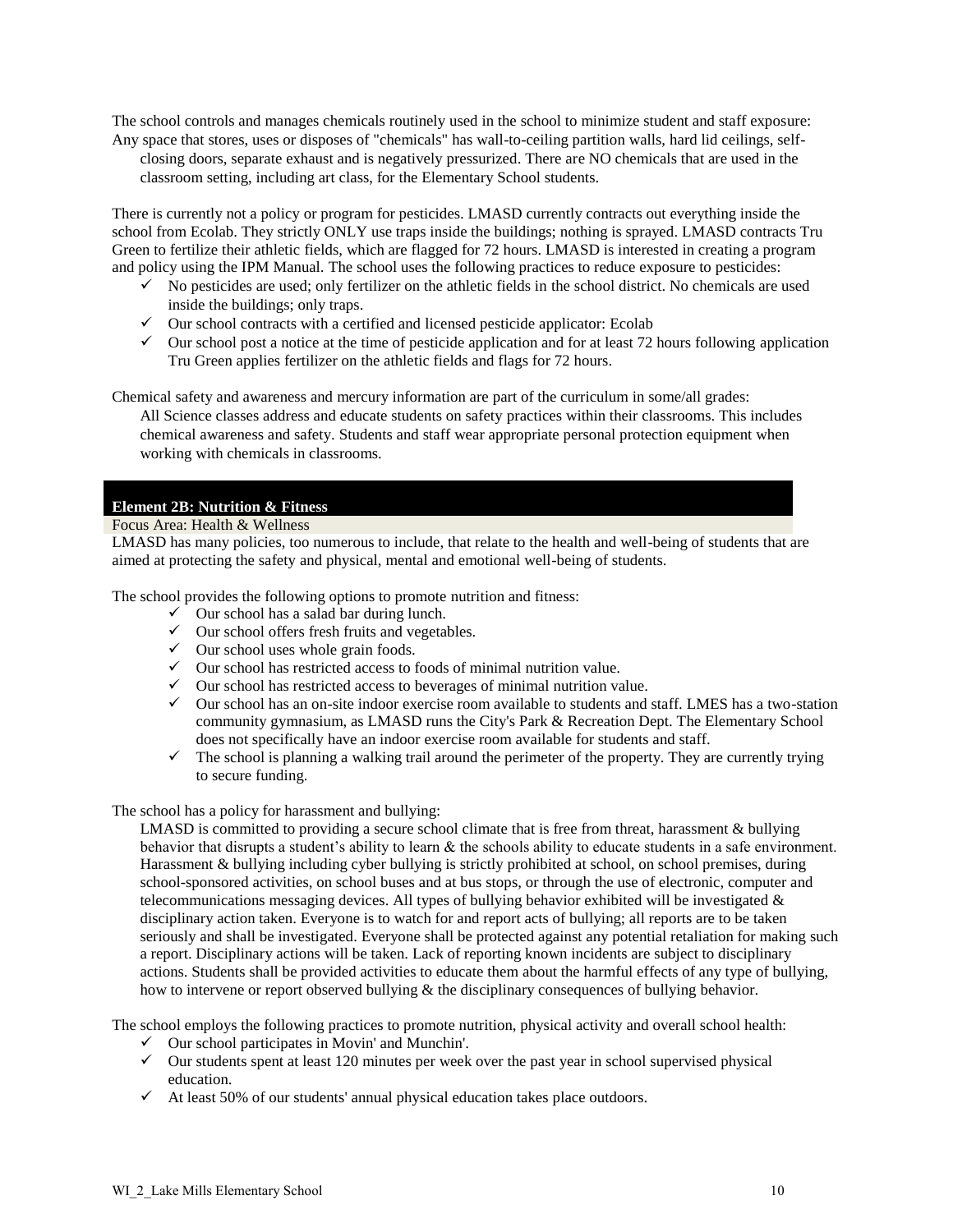$\checkmark$  Our school promotes hand washing for staff and students.

The following types of outdoor education, exercise and nature-based recreation is available:

LMES has outdoor athletic fields, play areas, a restored short prairie area and two bioswale areas to promote exercise and nature-based education and recreation activities. The curriculum described in this application describes many of the educational outdoor activities. LMES engaged LEAF to learn how to use outdoor spaces on the school site to educate students on environmental issues.

The following professional development, training, or programs are offered to staff regarding health and wellness: Staff was given training by LEAF.

Health, nutrition, wellness, and physical activity are a part of the curriculum in all grades:

K: Wellness curriculum focuses on "My Body" teaching students about external & internal body parts, body systems, food pyramid, examples of food types, & what living things need in order to be healthy/live (eating well, drinking water, sleeping, exercise, healthy air to breathe). Students learn the importance of water fountains/water bottle stations.

1st: Wellness curriculum focuses "Heart Health". Students explore how increased sunlight exposure is beneficial to human health & well-being.

The school engages staff, students, and the surrounding community to promote health enhancing behaviors and wellness:

LMES encourages healthy snacks daily, including special events and classroom parties.

#### **Pillar III: Effective Environmental and Sustainability Education**

**Element 3A: Interdisciplinary learning about the key relationships between dynamic environmental, energy, and human systems**

Focus Area: Environmental & Sustainability Education

The school has a scope and sequence that integrates environmental and/or sustainability education as part of the regular coursework at all grade levels and the school has an environmental literacy requirement.

Environmental and sustainability education concepts are integrated throughout the curriculum in grades prekindergarten through four. K-4 EE curriculum focuses on the features of the site to provide hands-on learning engaging students.

Energy is taught in the curriculum in the following ways:

1st: Energy cycles. Learn how the sun is needed for all life on Earth, explore how sunlight exposure is beneficial to human health & well-being, explore how food chains sustain life, & describe the life cycles of plants & animals (butterflies, plants, chickens & frogs. Activities: schoolyard food chain walk, a "sun"wich outdoor activity, hatching butterflies  $\&$  chicks  $\&$  growing/observing plants. 2nd: Forms of Energy (electrical/sound/elastic/force/mechanical/chemical). Learn about different types of energy (potential vs. kinetic) & how energy is used in their school & perform energy experiments. 3rd: Renewable & other energy. Students are taught to identify renewable  $\&$  non-renewable energy sources in their school  $\&$  home life & explore the types of renewable & non-renewable energy technologies. Classroom energy flow is explored. 4th: Using & conserving energy. Students explore how they consume & conserve energy. Resources used include: native plants on the green roof, KEEP activity guide, books, DVDs, activity sheets, the school features, building tour/QR tour codes, Eco-Screen, 1 kW PV panels, guest speakers, Cool Choices game, & "Pedal Power" from the KEEP library.

The school has integrated education about water across multiple grade levels:

Kindergarten: Rain & living things need water. Identify rain as a form of weather & learn that all living things need water. 1st: Energy cycles. Learn about the water cycle & that water is a finite source. 2nd: How water is used & conserved. Identify how kids use water, features of their school that consume water, perform water audits & learn about ways they can save water. 3rd: Lakes, ponds, rivers & streams. Learn that water is a finite resource, what a water shed is, & how much fresh water is available throughout the world, how to filter water, the birth/death of a water source, stages of a river,  $\&$  stormwater. 4th: Using  $\&$ conserving energy. Explore ways water is consumed & conserved, how Wisconsin policy is aimed at water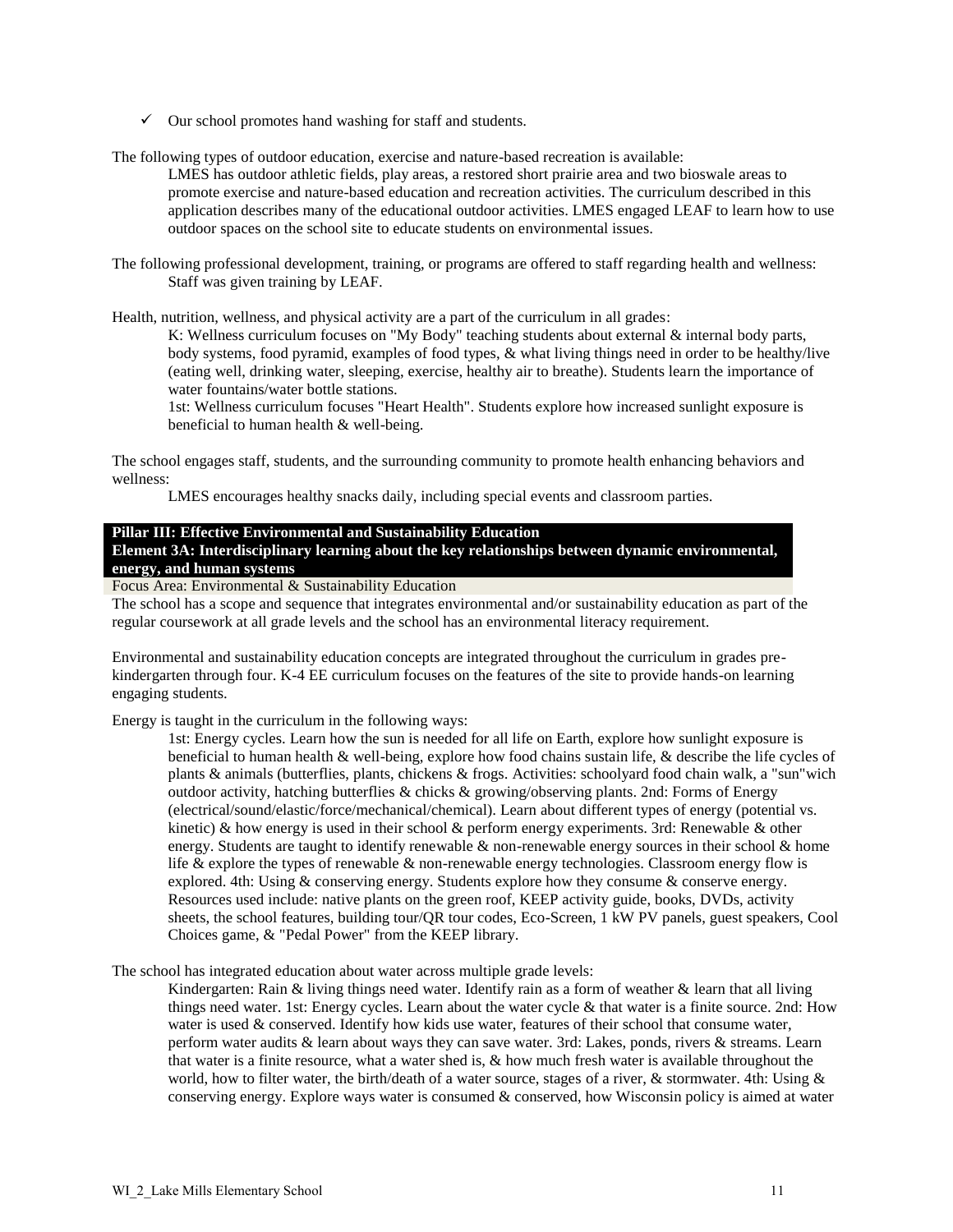conservations, leaders who fought for water quality standards, & potable vs. nonpotable water. Resources used include: green roof, seeds/plants, rain barrel, bioswale, water filters, Project WET, activity guides, worksheets, water books, wheel, cycle bracelet, & test kits, DVDs, activity sheets, plumbing fixtures, kitchen equipment, water cooler/bottle filler, Eco-Screen, guest speaker, Cool Choices game, & field trips to the DNR Fish Hatchery & Outdoor Expo.

Waste reduction and recycling are part of the curriculum in some/all grades:

K: Introduce the four R's: Reduce/Reuse/Recycle/Rot. They will be able to identify the 4 "R's", sort items that would be trash and recycled, understand WM indoors and outdoors. They will collect garbage & sort into correct bins, create a poster of the 4 "R"s", & complete the Trash/Recycling Sorting Sheet. 1st: Explain the 4 R"s & give 1 example of each of the 4 R"s & why recycling is important. Look at the building materials (recycled content), read book on 4 R"s, & create a group project.

2nd: How materials are repurposed & identify materials that have been repurposed. They will create posters of repurposed materials & will have a Trash to Treasure competition.

3rd: Processes of the 4 R's. Identify the reducing, reusing, recycling, & rot process, go on a WM field trip & calculate plastic bottles diverted from the landfill as a result of using refillable water bottles from the counters on the water fountains & complete a group project on each process of the 4Rs (and present). 4th: Reduce the materials & energy they use, reuse materials & energy, repurpose materials, & understand the process of composting. They will perform a waste audit & create a composting program.

Staff have participated in the following professional development to ensure environmental and sustainability education:

- $\checkmark$  Attended the Midwest Renewable Energy Fair for professional development credit.
- $\checkmark$  Trainings offered through your local CESA
- $\checkmark$  KEEP (WI K-12 Energy Education Program)
- $\checkmark$  LEAF (WI K-12 Forestry Education Program)
- $\checkmark$  Project Learning Tree
- $\checkmark$  Project WET
- $\checkmark$  Project WILD
- $\checkmark$  WI Association for Environmental Education Event
- WI Center for Environmental Education Sustainability Course/Workshop/In-service
- $\checkmark$  Green Classroom Professional

Outdoor learning experiences offered to students at the school each year include:

K-4 EE curriculum focuses on the features of the site to provide hands-on learning engaging students. Site's features include: K: Rain  $\&$  living things need water. Rain as a form of weather  $\&$  site helps to show that living things need water to survive. 1st: Energy cycles. The sun is needed for all life on Earth, teaching why sunlight is beneficial to human health  $\&$  well-being, how food chains sustain life,  $\&$  the life cycles of plants & animals. The schoolyard food chain walk, a "sun"wich outdoor activity & the observation of plants are all outdoor activities. 3rd: Lakes, ponds, rivers & streams. Bioswales can be used to explain how water can be naturally filtered, & how it can be used to manage stormwater. PV & solar thermal hot water system on the roof teach about renewable energy sources & technologies. Large outdoor educational signage explains these systems along w/ the geothermal system. 4th: Using & conserving water. Collecting rainwater demonstrates water quality & can be used to explain potable vs. nonpotable water. Off-site, outdoor field trips to the DNR Fish Hatchery & Outdoor Expo further help to educate students on the importance of natural ecology.

Additional ways the school integrates environmental and sustainability education: LEED, The Lorax Project

#### **Element 3B: Use of the environment and sustainability to develop STEM content, knowledge, and thinking skills**

Focus Area: Environmental & Sustainability Education